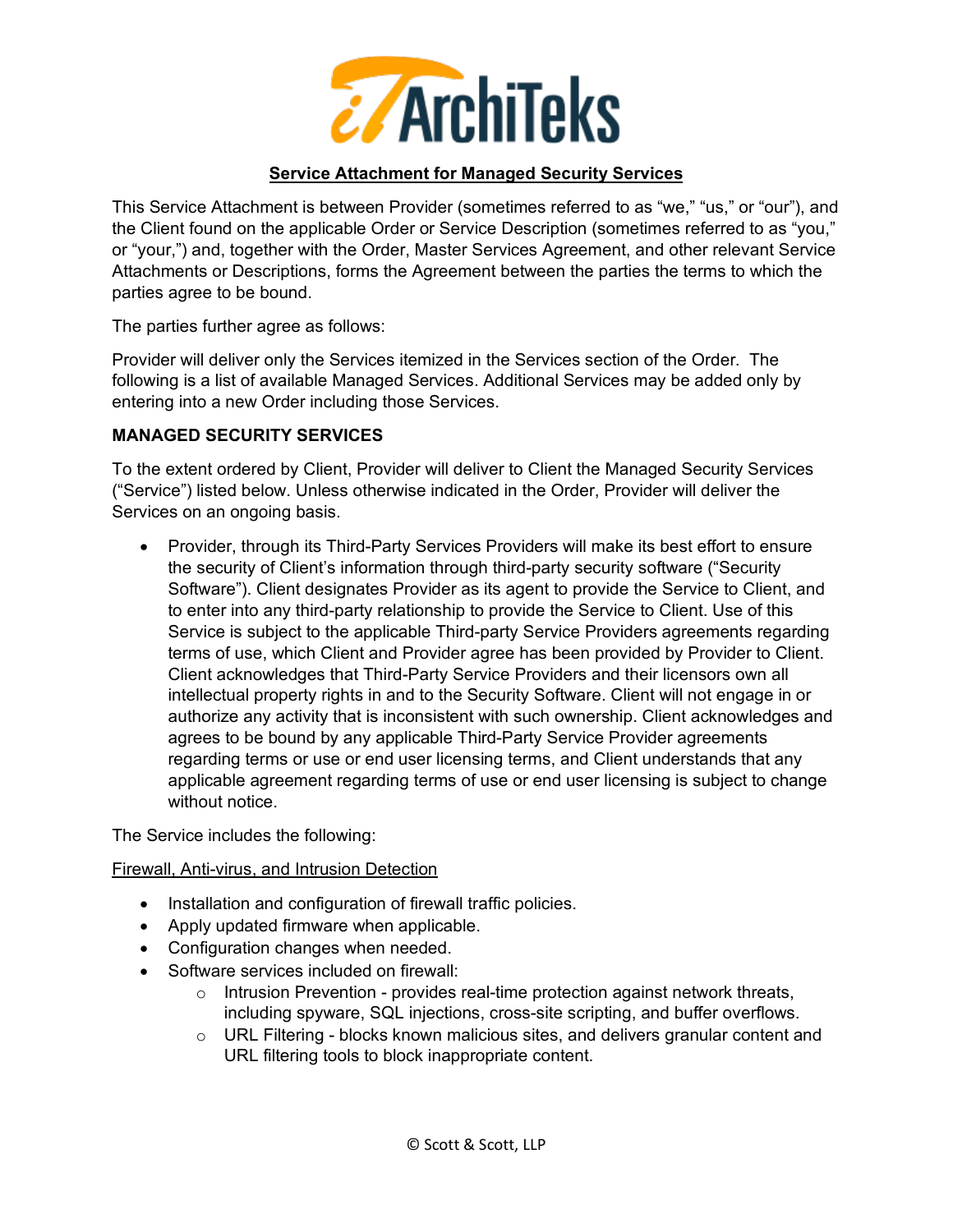- o Gateway Antivirus continuously updated signatures, identify and block known spyware, viruses, trojans, worms, rogueware and blended threats – including new variants of known viruses.
- Network Discovery generates a visual map of all nodes on your network, making it easy to see where you may be at risk.
- Reputation-Based Threat Prevention Cloud-based web reputation service that aggregates data from multiple feeds to provide real-time protection from malicious sites and botnets, while dramatically improving web processing overhead.
- Spam Prevention Real-time, continuous, and highly reliable protection from spam and phishing attempts.
- Application Control Provides the ability to allow, block, or restrict access to applications based on a user's department, job function, and time of day.
- APT Blocker detects and stops the most sophisticated attacks including ransomware, zero-day threats, and other advanced malware designed to evade traditional network security defenses.
- Data Loss Prevention works to enforce compliance by scanning text and files to detect sensitive information attempting to exit your network, whether it is transferred via email, web, or FTP.
- Threat Detection & Response Security data collected from the firewall is correlated by enterprise-grade threat intelligence to detect, prioritize and enable immediate action against malware attack.
- Intelligent Antivirus leverages signature-less anti-malware solution that relies on artificial intelligence to automate malware discovery.
- DNS Filtering detects and blocks malicious DNS requests, redirecting users to a safe page with information to reinforce security best practices.

# Client-Side DNS Filtering

Provider will acquire and will assign an appropriate number of licenses to support the deployment of client-side DNS Filtering on all laptop systems.

The Service includes the following:

- Detects and blocks malicious DNS requests, redirecting users to a safe page with information to reinforce security best practices.
- Protects laptops while away from the corporate network.

# Security Awareness Training & Phishing Simulations

Provider will acquire and will assign an appropriate number of licenses to support the client environment.

The Service includes the following:

- Scheduled phishing campaigns to send at random times during a specified period.
- Trackable, fully customizable training course campaigns. Keep track of every user's participation, making all cybersecurity education accountable and measurable.
- Full catalog of cybersecurity and compliance training courses.

# Multi-Factor Authentication Services / Password Credential Management Services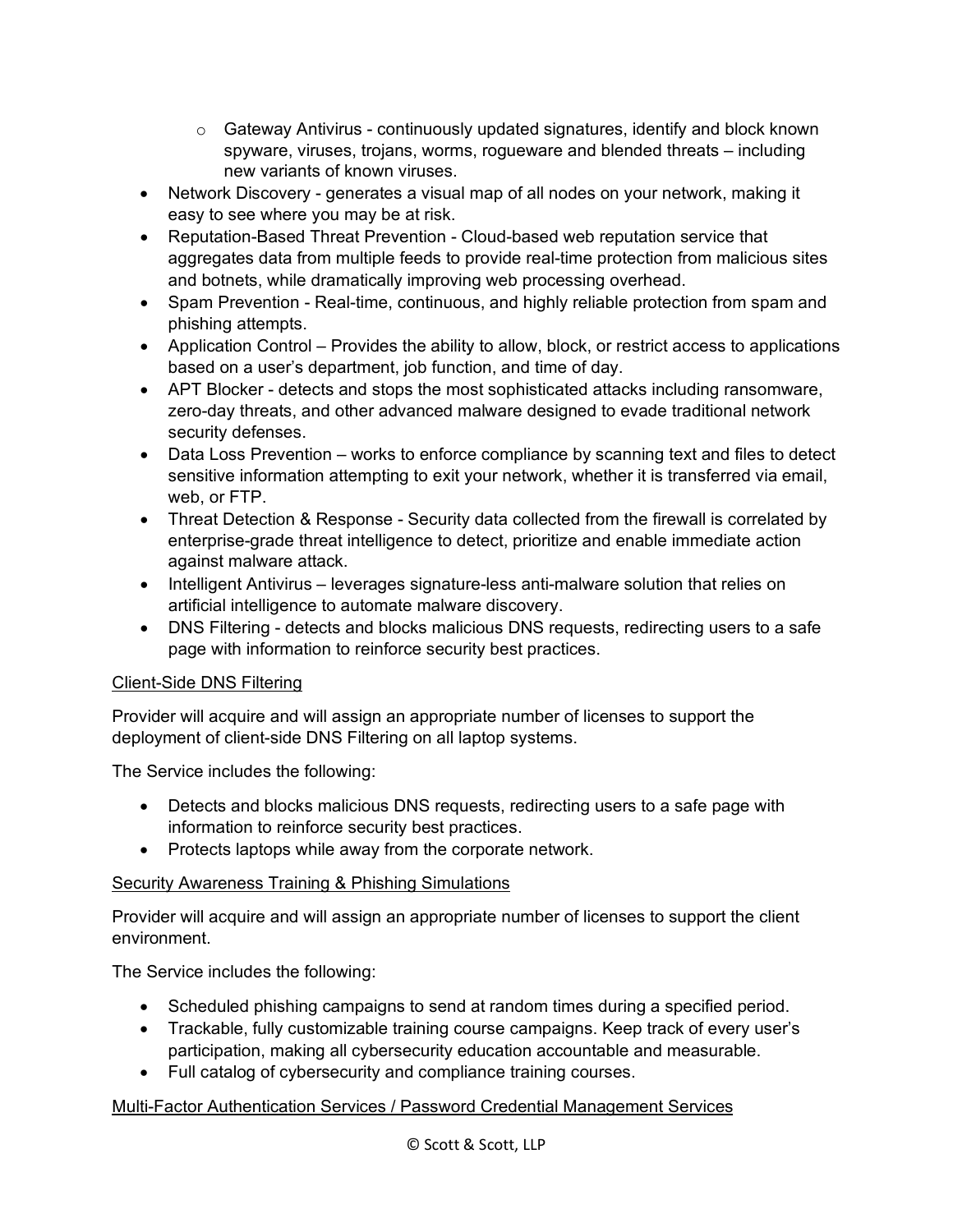- Two-factor authentication for compatible software applications.
- Single Sign-on services for compatible software applications
- Customized Security Policies and Procedures

After performing a security assessment and assessing the state of Client's existing policies and procedures pertaining to network security (if any), Provider will work with Client to prepare a new or revised set of policies and procedures that incorporate cutting edge best practices and that take advantage of the other Services delivered by Provider.

## **Security Operations Center**

- Advanced Malware Protection supported by Security Operations Center (SOC).
- Deployment of advanced malware protection applications to all Windows based devices on customer network.
- 24x7 SOC service analyzes quarantined applications and files, reducing false positives.
- Immediate risk identification Provides rapid recognition of thousands of viruses and malware attack variants, including cryptomining attacks, as well as the root causes of these malicious behaviors, by quickly identifying and diagnosing corrupt source processes and system settings.
- Ransomware rollback quickly rollback files to previous safe versions through tracking changes in your devices and restoring them to an acceptable risk state.

#### Security Log Management.

- Configure log sources to capture and retain information without creating excessive logging.
- Limit user access to log files.
- Avoid logging sensitive or protected information.
- Secure the processes that generate logs.
- Identify and resolve logging errors.
- Analyze log entries, prioritize entries, and respond to those requiring action.

#### Security Incident Event Management (SIEM) Services supported by SOC.

- Deployment of SIEM monitoring probes to monitor all critical network devices including; domain controller, firewalls, network switches and routers. When meeting compliance requirement deployment will include all Windows devices as well.
- Reporting for compliance requirements generate daily reports and threat analysis outlines for three regulatory standards: HIPAA, PCI and NIST-800.
- SOC expertise and assistance.

Provider will assist Client in the hours immediately following a data breach to identify the likely source of the breach and to begin formulating an appropriate response to the breach. However, any assistance with data breach-remediation efforts past the first twenty-four (24) hours following a breach – including but not limited to breach-notification planning, in-depth forensic examinations of the source of a breach, and significant, post-breach systems reconfiguration – are not within the scope of this Service Attachment. If Client requests Provider's assistance with such activities, Provider will prepare a separate Service Attachment for Project Services that will specify what the charges will be for such assistance.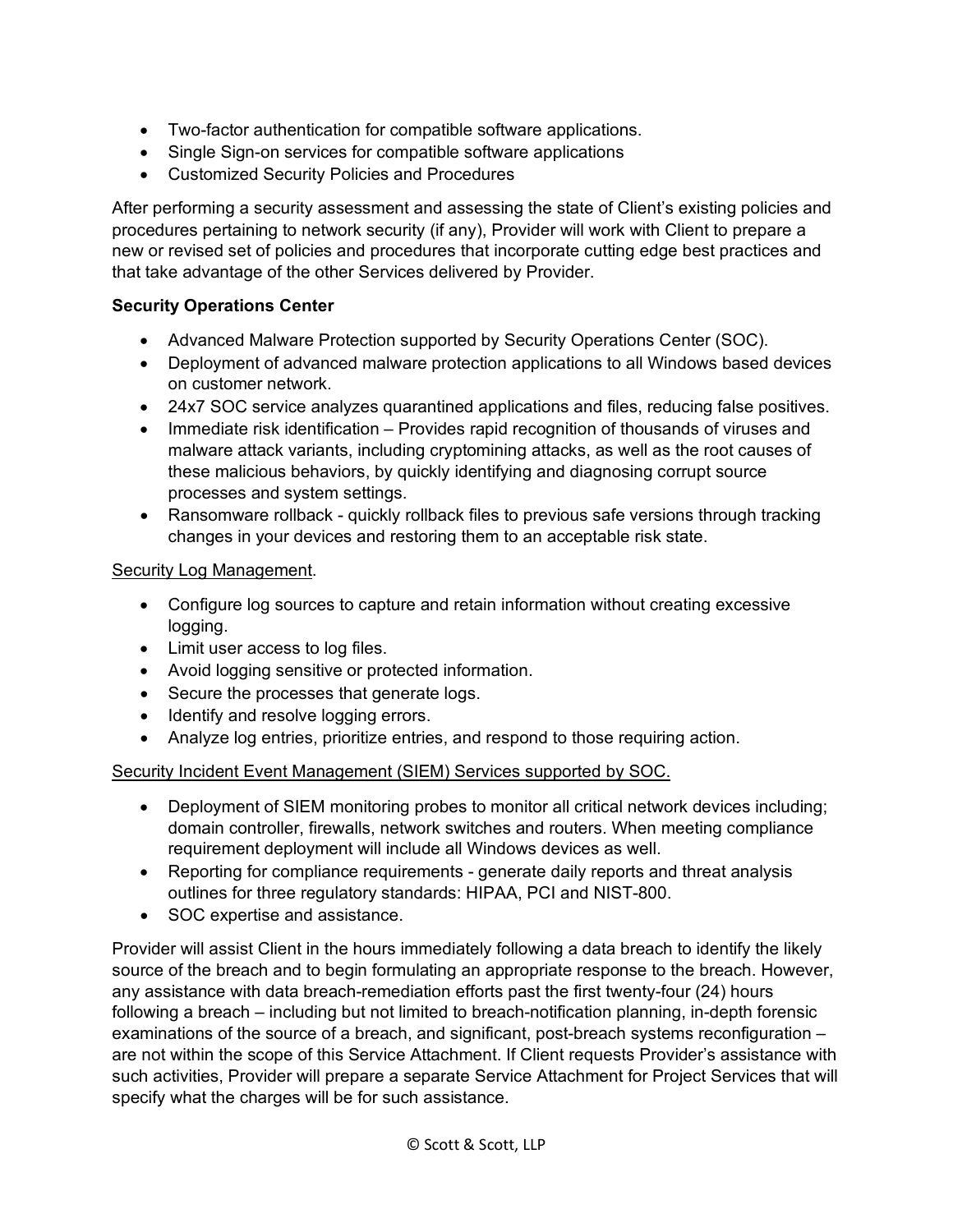## **SUPPORT SERVICES**

#### Coverage

Provider shall provide remote help desk and vendor management services through remote means during Provider's normal working hours.

#### Support Outside Normal Working Hours

Upon request, Provider shall perform emergency Services outside of normal working hours at the rates and according to the guidelines specified in the Order.

#### Maintenance Windows

Routine server and application maintenance and upgrades will occur during maintenance windows, and some applications, systems or devices may be unavailable or non-responsive during such times.

## **CLIENT ENVIRONMENT STANDARDS**

In order for Client's existing environment to qualify for Provider's Services, the following requirements must be met:

- All servers with Microsoft Windows Operating Systems must be running current version of Windows Server supported by Microsoft, and have all of the latest Microsoft Service Packs and Critical Updates installed and be patched within 30 days of the last patch.
- All desktop PC's and notebooks/laptops with Microsoft Windows Operating Systems must be running current version of Windows, and have all of the latest Microsoft Service Packs and Critical Updates installed and be patched within 30 days of the last patch.
- All server and desktop software must be genuine, licensed and vendor-supported.
- All wireless data traffic in the environment must be securely encrypted.
- Provider may deliver on-site Equipment in order to meet service requirements, as needed.
- Client's network environment must be configured with centralized authentication services such as Microsoft Active Directory or Radius services.

#### Healthcare Clients

• MS Active Directory

#### PCI-DSS (credit card)

- Segregated payment network
- Segregated wireless network from payment network
- MS Active Directory

All costs required to bring Client's environment up to these minimum standards are not included in this Service Attachment.

If Client's environment fails to satisfy the above requirements at any time during the Service term, Provider may suspend further delivery of the Services and/or terminate this Service Attachment upon five (5) business days' advance, written notice.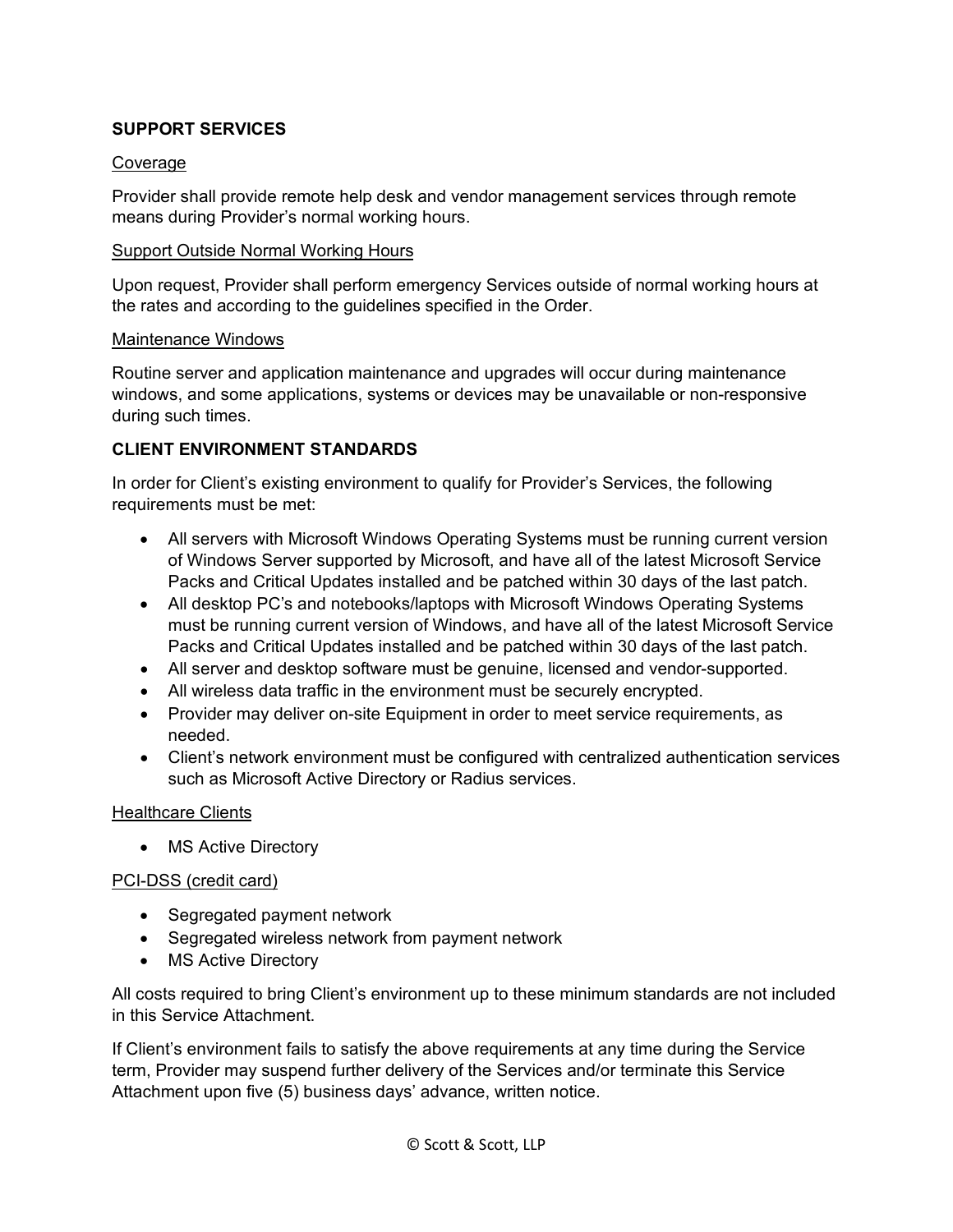# **ADDITIONAL CLIENT OBLIGATIONS**

### Minor On-Site Tasks

Provider may occasionally request Client staff to perform simple on-site tasks. Client shall comply with all reasonable requests.

### Server Upgrades or Repair

Provider will authorize the conduct of all server upgrades or repair. Client shall not perform any of these actions without Provider notification.

## Security and Regulatory Recommendations

Although it is under no obligation to do so, from time to time, Provider may make recommendations regarding regulatory compliance, safety and security related to Client's network and practices (e.g., multi-factored authentication). If Client fails to adopt or implement the recommended protocols, Client is responsible for any and all damages related to regulatory, security, privacy, or data protection, including but not limited to fines, data breach notification, malware or ransomware costs, restoration, forensic investigation, restoring backups, or any other costs or damages related to Client's refusal to implement the recommended protocols.

# **NETWORK CHANGE COORDINATION**

## Significant Changes to Client's Network

Client shall notify Provider via email of all significant proposed network changes and shall provide the opportunity for Provider to comment and follow-up.

# Research Regarding Network Changes

Evaluation of network change requests will sometimes require significant research, design, and testing by Provider. These types of requests are not covered by this agreement and will be billed at Provider's then-current rate for time and materials.

# **SERVICE FEES**

#### Service Fees

For the Services described in this Service Attachment selected or ordered by Client, Client shall pay the Service Fees specified in the Order that is in effect at that time.

#### **Client Delay**

If Provider is unable to commence delivery of the Services on the Managed Services Start Date (defined below) because of any failure on the part of Client (including but not limited to failure of Client to provide the Client resources in a timely manner), Client nonetheless will begin to incur and Service Fees, which Client shall pay in accordance with this Service Attachment, beginning on the Managed Services Start Date.

# **EXCLUSIONS**

We are not responsible for failures to provide Services that are caused by the existence of any of the following conditions: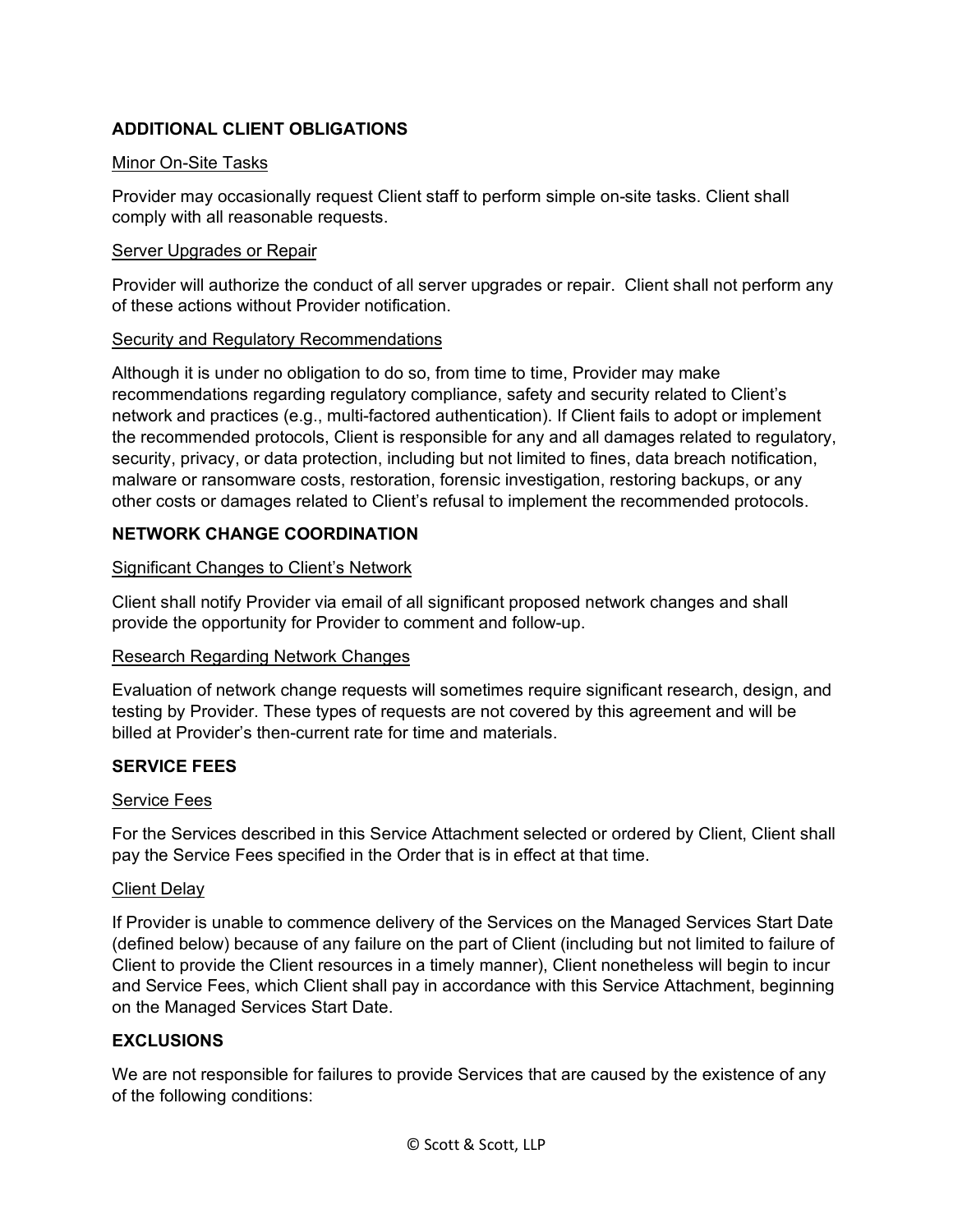- Expired Manufacturer Warranty or Support Parts, equipment or software not covered by a current vendor/manufacturer warranty or support.
- Alterations and Modifications not authorized by Provider Any repairs made necessary by the alteration or modification of equipment other than that authorized by Provider, including alterations, software installations or modifications of equipment made by Client's employees or anyone other than Provider.
- Hardware Malfunction Anytime where there is a defect or malfunction in any hardware or software not caused by Provider that adversely affects Provider's ability to perform the Services.
- Client Resource Problems Anytime a problem occurs resulting from a Client resource that are not under Provider's management or control.
- Network Changes Any changes Client may have made to the networking environment that were not communicated to or approved by Provider.
- Task Reprioritization Any problems or failures related to a prioritization or reprioritization of tasks by Client.
- Force Majeure Any problems resulting from a Force Majeure Event as described in the Master Services Agreement.
- Client Actions Any problem resulting from Client actions or inactions that were contrary to our reasonable recommendations.
- Client Responsibilities Any problems resulting from your failure to fulfill any responsibilities or obligations under our agreements.
- Internet Connectivity Loss Any loss of internet connectivity that occurs at Client locations for any reason.
- Software Maintenance Any maintenance of applications software packages are involved, whether acquired from Provider or any other source.
- Remote Computers Home or remote computers that are not covered under the Agreement.

We are not responsible for failures to provide Services that occur during any period of time in which any of the following conditions exist:

- Problem Ticket Management The time interval between the initial occurrence of a desktop malfunction or other issue affecting functionality and the time Client reports the desktop malfunction or issue to Provider.
- Power Supply Malfunction Instances where a uninterruptable power supply (UPS) device malfunctions and renders Provider unable to connect to the network or troubleshoot the device in question.
- Third-Party Criminal Activity Provider is not responsible for criminal acts of third parties, including but not limited to hackers, phishers, crypto-locker, and any network environment subject to ransom. You agree to pay ransom or hold provider harmless for any activity effecting network security on your environment related to third-party criminal activity. Any costs or fees to rebuild or service machines are provided and sold separately by Provider.
- Viruses Provider is not responsible for any harm that may be cause by Client's access to third party application programming interfaces or the execution or transmission of malicious code or similar occurrences, including without limitation, disabling devices, drop dead devices, time bombs, trap doors, Trojan horses, worms, viruses and similar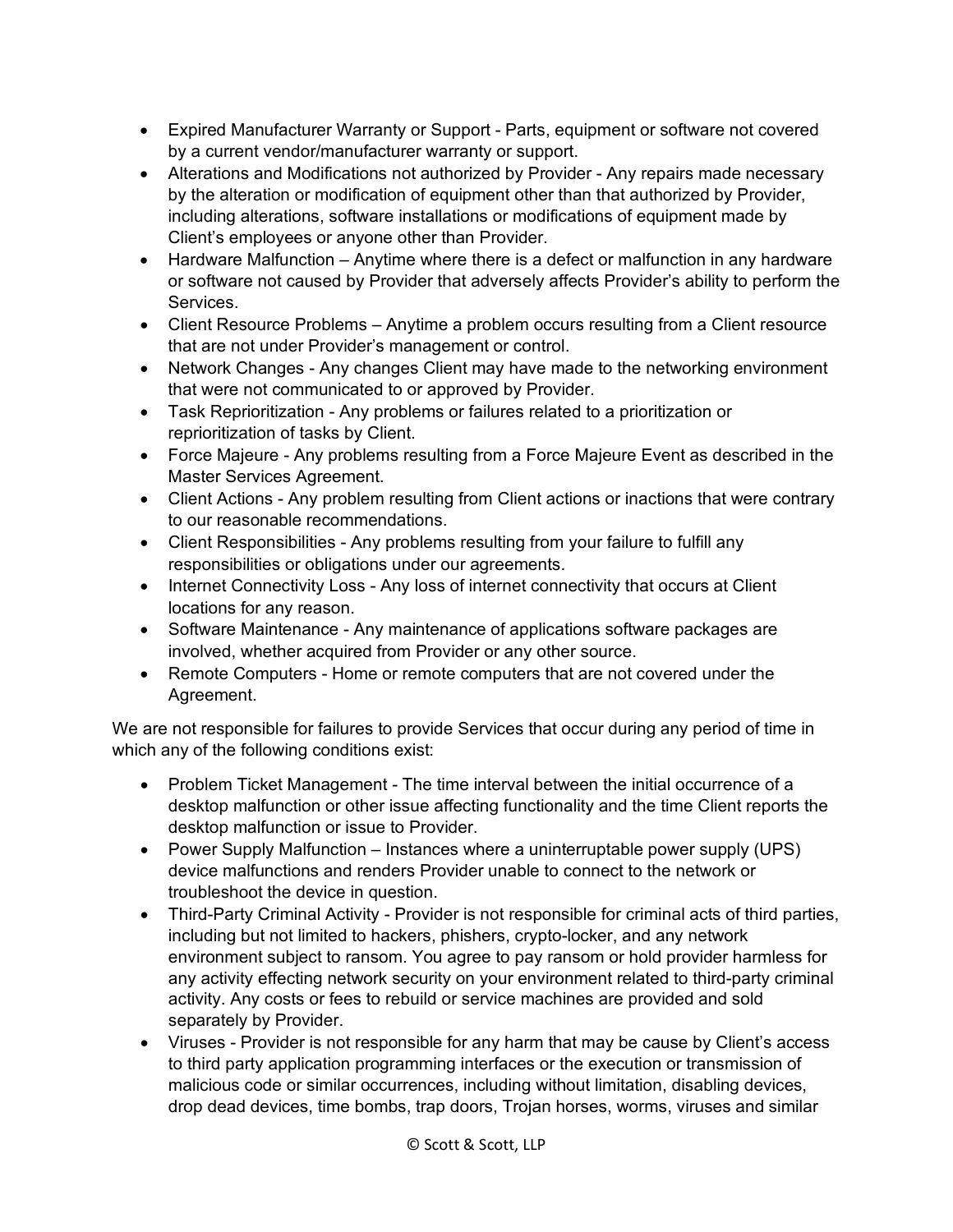mechanisms. Any costs or fees to rebuild or service machines are provided and sold separately by Provider.

• Hardware Equipment - Client equipment must be maintained under manufactures warranty or maintenance contract or is in working order. Provider is not responsible for client equipment that is not maintained under manufacturer's warranty or maintenance contract or that is otherwise out of order. All fees, warranties, and liabilities against Provider assumes equipment is under manufactures warranty or maintenance contracts or is in working order.

The following list of items are excluded from the scope of included Services, and may incur additional charges or require a separate billable project:

- Scheduled Maintenance Any part of the Service outside designated or scheduled maintenance windows or other agreed upon periods of time that are necessary for repairs or maintenance.
- Task Reprioritization Any problems or failures related to a prioritization or reprioritization of tasks by Client.
- Agreed Temporary Exclusions Any temporary exclusion that we may request, subject to your approval, to implement changes in applications, environments, conversions or system software.
- Software Maintenance Unusual work that results from a failed software patch or update that results in an interruption in Client's business, with the exception of Microsoft Windows updates and patches.
- Programming Modifications Any programming (modification of software code) and program (software) maintenance occurs.
- Training Any training service of any kind.
- Software and Web Development Any Services requiring software and web development work.
- Remote Computers Home or remote computers that are not covered under the Agreement.
- Replacement Software Implementation of new or replacement software.
- Relocation / Satellite Office Office relocation/satellite office setup.
- Equipment Refresh Any non-workstation equipment refreshes.

The following list of items are costs that are considered separate from the Service pricing:

Costs Outside Scope of the Service – The cost of any parts, equipment, or shipping charges of any kind. The cost of any software, licensing, or software renewal or upgrade fees of any kind. The cost of any third-party vendor or manufacturer support or incident fees of any kind. The cost of additional facilities, equipment, replacement parts, software or service contract.

The following is a list of Services Provider does not perform:

- Printer Hardware Repair Printer hardware repair or maintenance work.
- Third-party Vendor Disputes The management or involvement with disputes or charges with any third-party vendor, other than issues relating to the technical services.

# **TERM AND TERMINATION**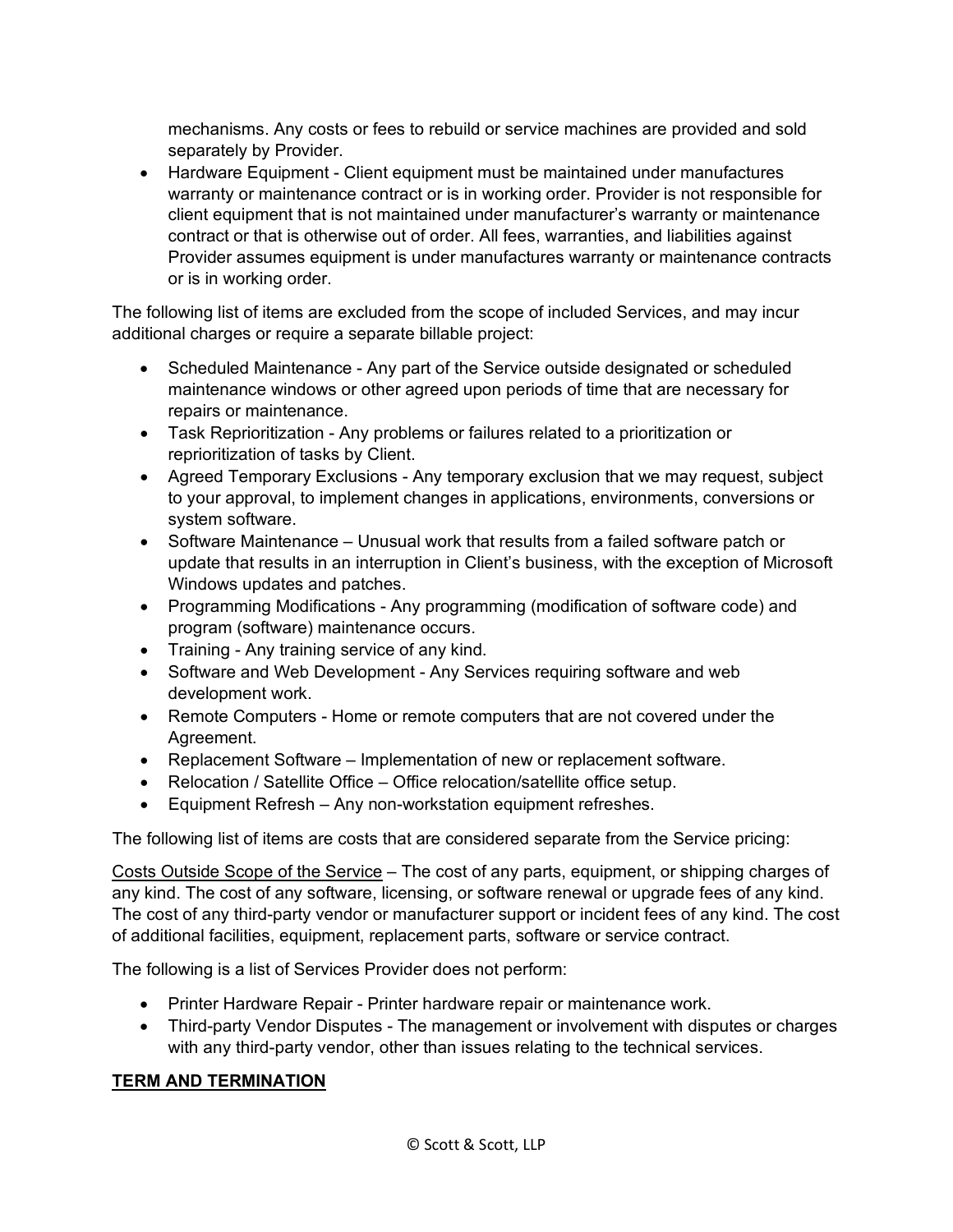# **Term**

This Service Attachment is effective on the date specified on the Order (the "Service Start Date"). Unless properly terminated by either party, this agreement will remain in effect through the end of the term specified on the Order (the "Initial Term").

## **Renewal**

"RENEWAL" MEANS THE EXTENSION OF ANY INITIAL TERM SPECIFIED ON AN ORDER FOR AN ADDITIONAL TWELVE (12) MONTH PERIOD FOLLOWING THE EXPIRATION OF THE INITIAL TERM, OR IN THE CASE OF A SUBSEQUENT RENEWAL, A RENEWAL TERM. THIS SERVICE ATTACHMENT WILL RENEW AUTOMATICALLY UPON THE EXPIRATION OF THE INITIAL TERM OR A RENEWAL TERM UNLESS ONE PARTY PROVIDES WRITTEN NOTICE TO THE OTHER PARTY OF ITS INTENT TO TERMINATE AT LEAST SIXTY (60) DAYS PRIOR TO THE EXPIRATION OF THE INITIAL TERM OR OF THE THEN-CURRENT RENEWAL TERM.

CLIENT MAY CANCEL AN AUTOMATIC RENEWAL BY CONTACTING PROVIDER.

# **Month-to-Month Services**

If the Order specifies no Initial Term with respect to any or all Services, then we will deliver those Services on a month-to-month basis. We will continue to do so until one party provides written notice to the other party of its intent to terminate those Services, in which case we will cease delivering those Services at the end of the next calendar month following receipt such written notice is received by the other party.

# **Early Termination by Client With Cause**

Client may terminate this agreement for cause following sixty (60) days' advance, written notice delivered to Provider upon the occurrence of any of the following:

- We fail to fulfill in any material respect our obligations under this agreement and fail to cure such failure within thirty (30) days following our receipt of your written notice.
- We terminate or suspend our business operations (unless succeeded by a permitted assignee under this agreement)

# **Early Termination by Client Without Cause**

If Client has satisfied all of your obligations under this Service Attachment, then no sooner than ninety (90) days following the Service Start Date, you may terminate this Service Attachment without cause during the Initial Term upon sixty (60) days' advance, written notice, provided that Client pays Provider a termination fee equal to fifty percent (50%) of the recurring, Monthly Service Fees remaining to be paid from the effective termination date through the end of the Initial Term, based on the prices identified on the Order then in effect.

Client may terminate this Service Attachment without cause following the Initial Term upon sixty (60) days' advance, written notice, without paying an early termination fee.

#### **Termination by Provider**